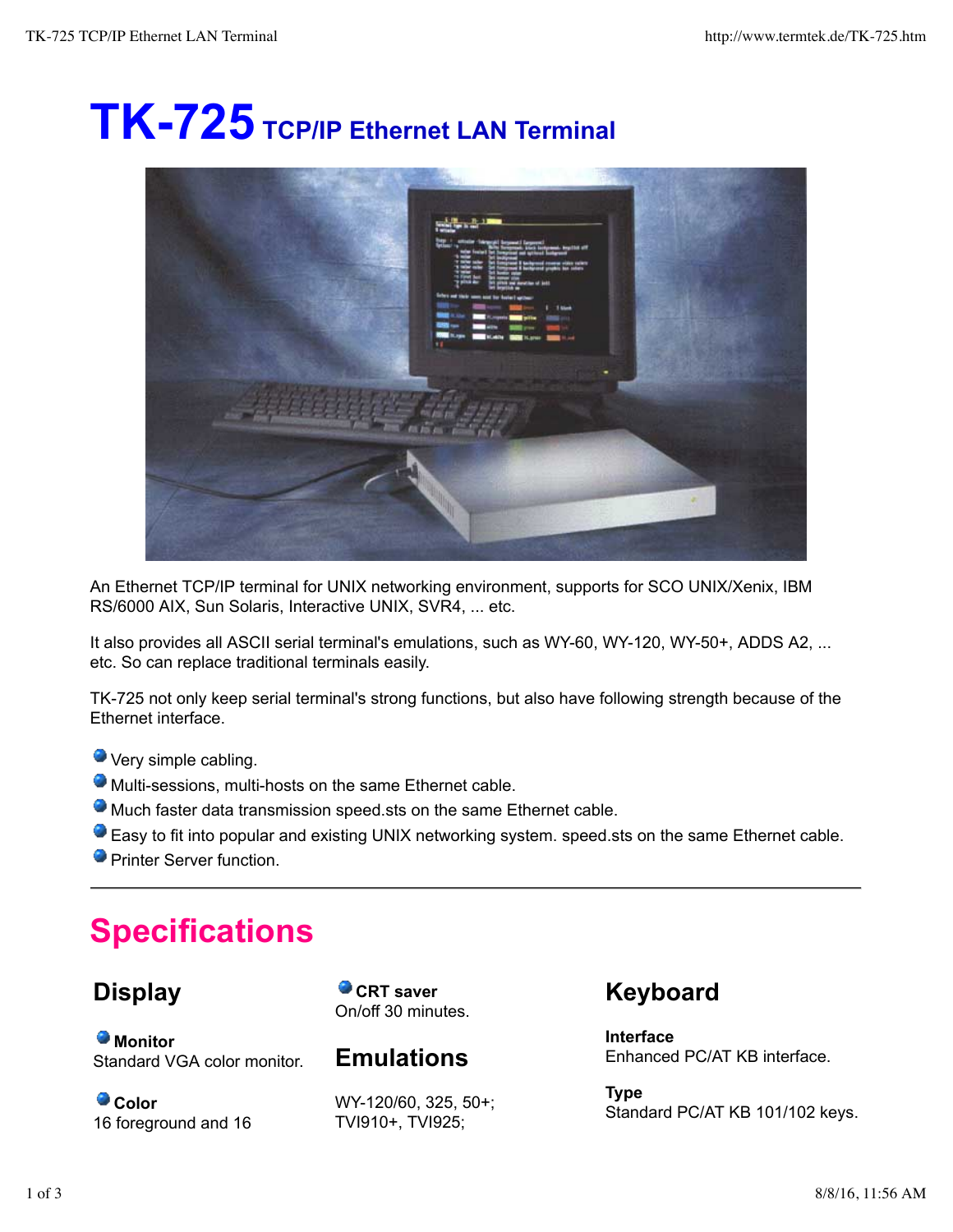background colors.

**P** Frequency 31.468KHz horizontal frequency.

**Refresh** 70 Hz vertical retrace.

**Format** Multiple display formats.

**Data lines** 24 x 80/132, 25 x 80/132 On screen, 1st is status line. 26th is label line.

#### **Character matrix**

7 x 12 dot matrix in 10 x 16 cell with 3-dot descenders and 800 dots by 416 line resolution for 80-columns mode. 7 x 12 dot matrix in 9 x 16 cell with 3-dot descenders and 1188 dots by 416 line resolution for 132-columns mode.

#### **Character font**

Native Mode font. PC Standard. PC Multinational. Standard ASCII. Standard ANSI. Graphics font. Four banks down loadable soft font of 128 characters each.

## **Character attributes**

Blink, Reverse, Underline, High light/ Dim, Invisible and any combination.

#### **Cursor attributes**

Block or Underline, blink, steady **Multiple Host Multiple** or off, 16 colors.

## **Line attributes**

Double height, double width, combination programmable.

PC TERM; ADDS A2; VT52, VT100,VT 220; Console ANSI.

## **Communication**

**Two connectors for Ethernet** One is 10BaseT RJ45 connector. One is 10Base2 BNC connector.

**Protocol:**TCP/IP IP: RFC 791, 815. IP / 802.3, RFC 894 (Ethernet). TELNET: RFC 854, 885, 856,857. ICMP: RFC 792. ARP: RFC 826. TCP: RFC 793. UDP: RFC 768.

**Printer Server** Provide LPD: RFC 1179 TFTP: RFC 783.

**Two serial port connectors Type** Serial 1: 9-pin male connector with RS-232C for host. Serial 2: 9-pin male connector with RS-232C for serial printer.

**Baud rates** 50 to 115200 bps.

#### **Format**

7 or 8 data bits with or without parity. 1 or 2 stop bits.

**Protocol** Handshake: Xon/Xoff, Xpc, and DTR.

**One printer port connector Type** Parallel port on the 25-pin female connector.

## **Sessions**

In 80 or 132 column mode, 4 sessions simultaneously. In Econ-80 column mode, 7 sessions simultaneously.

**Function key** 12 programmable function keys.

## **Environment**

**Temperature** Operating: 5 oC to 40 oC. Storage: -40 oC to 60 oC.

**Relative Humidity Operating:** 20% to 80% non condensing. **Storage:** 20% to 80% non condensing.

**Dimensions Terminal box:** 33mm x 315mm x 252mm.

**Packing 1 Terminal box/Inner box:** 67mm x 362mm x 344mm. **5 Inner boxes/Carton:** 382mm x 364mm x 358mm.

## **Weight**

**Inner box:** N.W. 2.4 Kgs; G.W. 3.0 Kgs. **Carton:** N.W. 15.0 Kgs; G.W. 16.0 Kgs.

## **Regulatory Compliance**

Emissions FCC Class A, UL, CE.

## **Power Requirement**

98 - 264 Vac at 47 - 63 Hz.

Specification are subject to change by TERMTEK without notice and are not intended as a guarantee or warranty.

TERMTEK is a registered trademark and TK-725 is trademark of TERMTEK COMPUTER CO., LTD. WY-50+, WY-60, and WY-120 are trademarks of Wyse Technology,